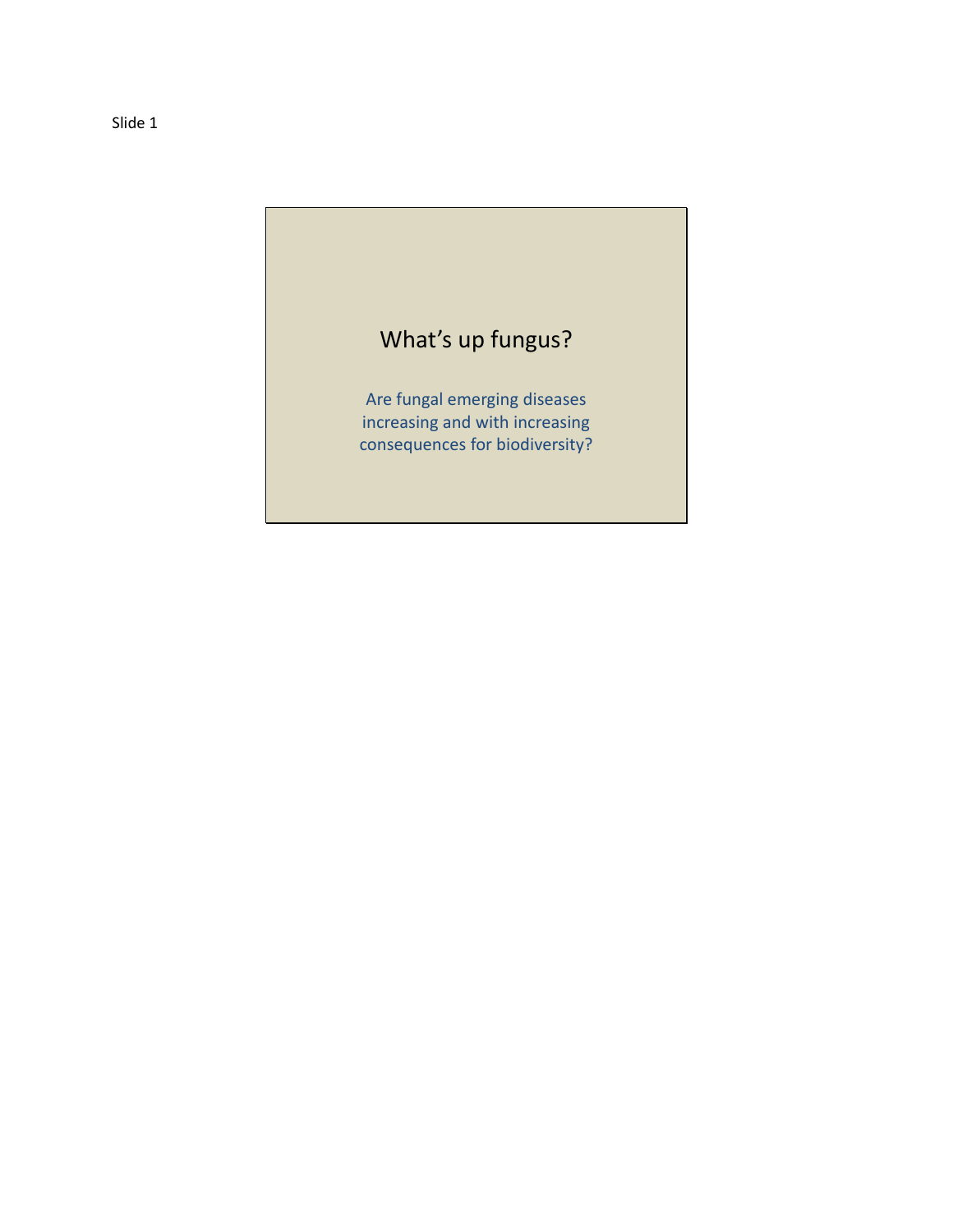

*Aspergillus sydowii* in Caribbean coral – has not been seen in Australia *Aphanomyces invadens* (epizootic ulcerative syndrome) – regionally endemic in Australia, but range is expanding $1$ 

*Aphanomyces astaci* in crayfish (crayfish plague) – exotic to Australia

*Fusarium solani* complex in loggerhead sea turtles – fungus has been detected in Australian eggs, but mass mortalities have not occurred<sup>2</sup>

<sup>1</sup>Go *et al*. 2012. Detection of Aphanomyces invadans and epizootic ulcerative syndrome in the Murray-Darling drainage. AVJ 90:513-514.

2 Sarmiento-Ramírez *et al.* 2014. Global Distribution of two fungal pathogens threatening endangered sea turtles. PlosOne http://dx.doi.org/10.1371/journal.pone.0085853.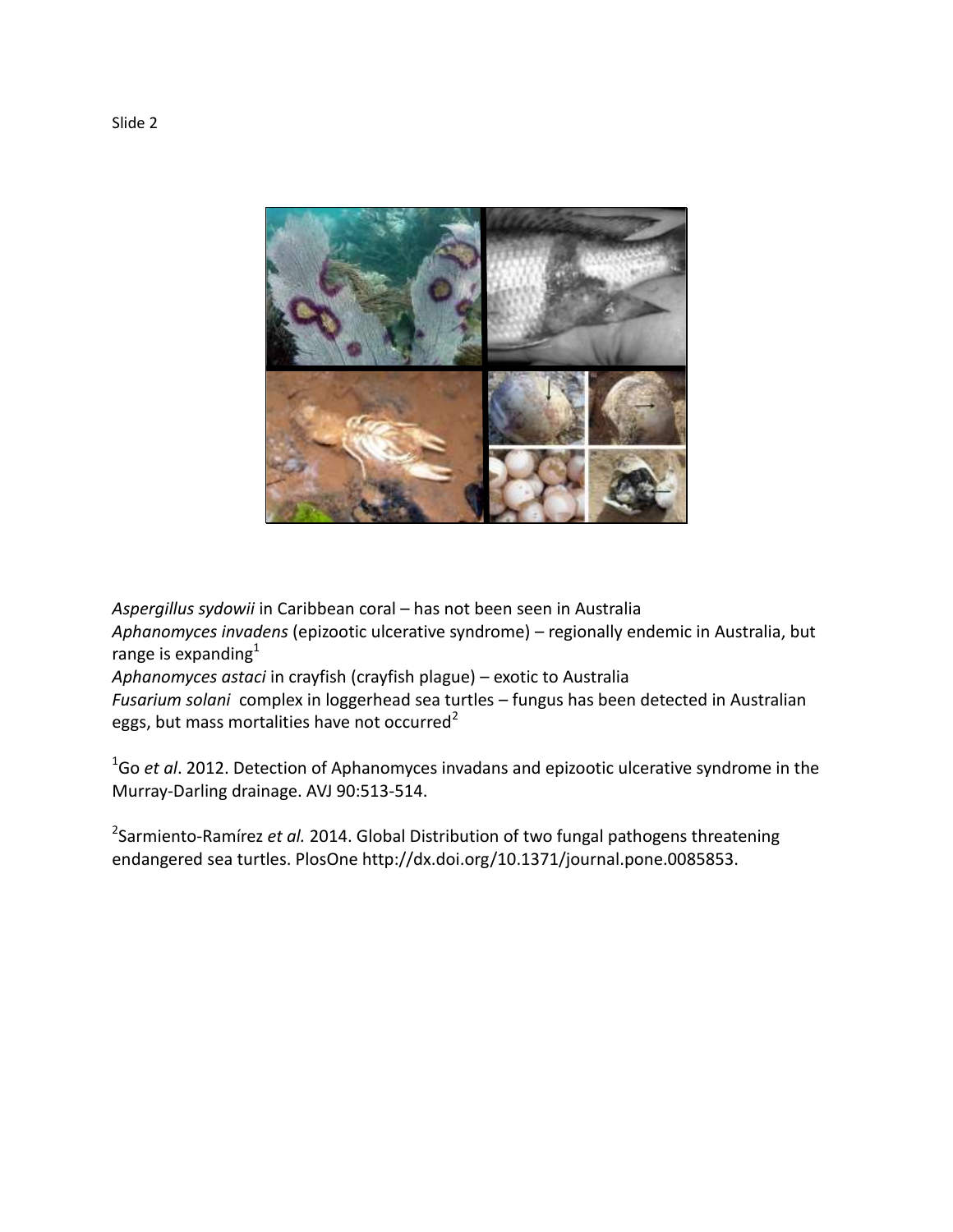

Fungi are not the most prevalent of the emerging infectious diseases of wildlife, still far surpassed by viruses.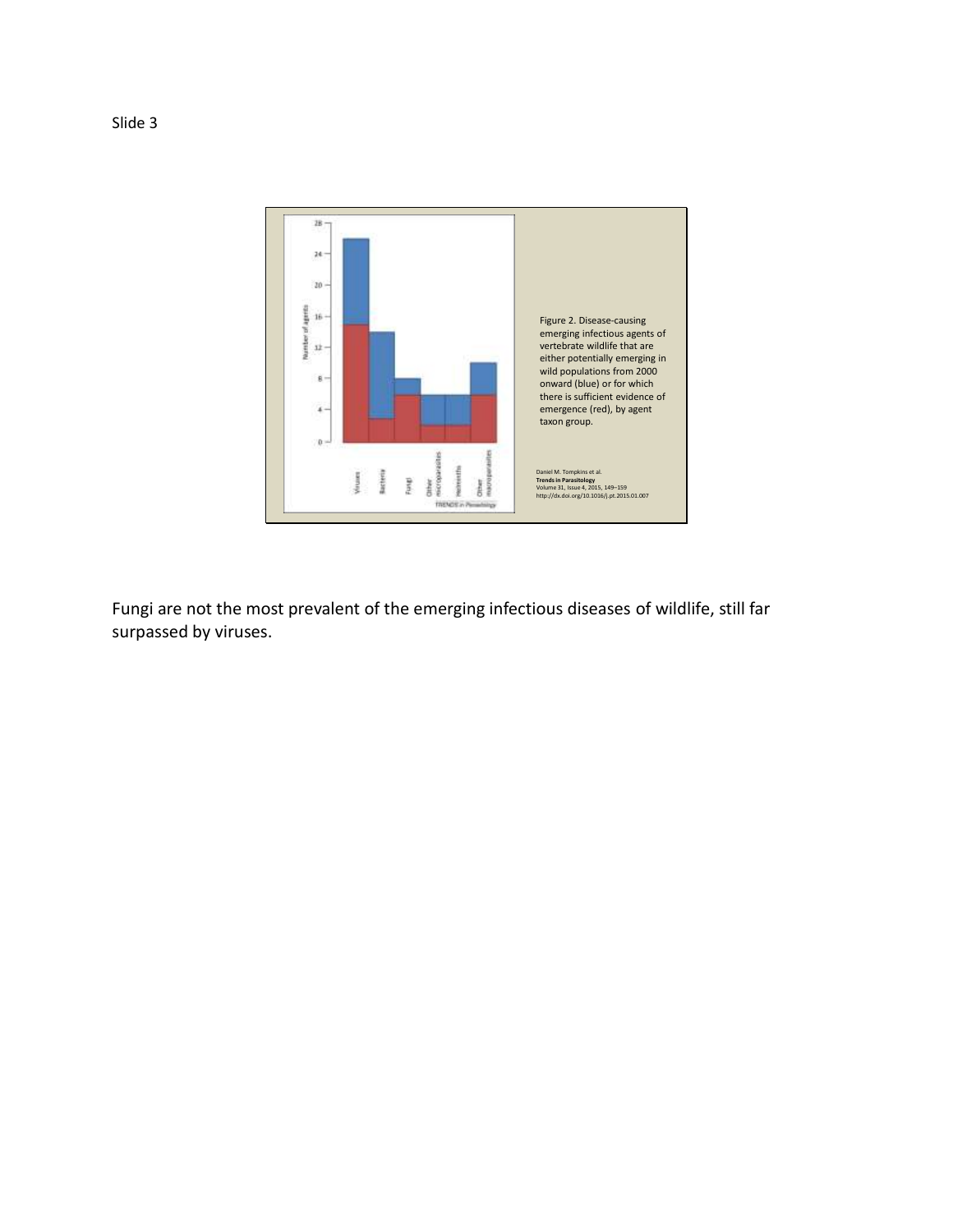

**a**, **b**, Disease alerts in the ProMED database for pathogenic fungi of animals and plants (**a**), and the spatial location of the associated reports (**b**). **c**, **d**, Relative proportions of species extinction and/or extirpation events for major classes of infectious disease agents (**c**) and their temporal trends for fungal pathogens (**d**).

"We cannot discount the idea that sampling bias owing to increasing awareness of pathogenic fungi as EIDs may contribute to the patterns that we document. However, because of our observation that increases in the amount of disease caused by fungi are seen across many sources of data, including disease alerts, the peer-reviewed literature and previously noted patterns in human fungal EIDs, we believe that these trends are real." (Fisher *et al.* 2012)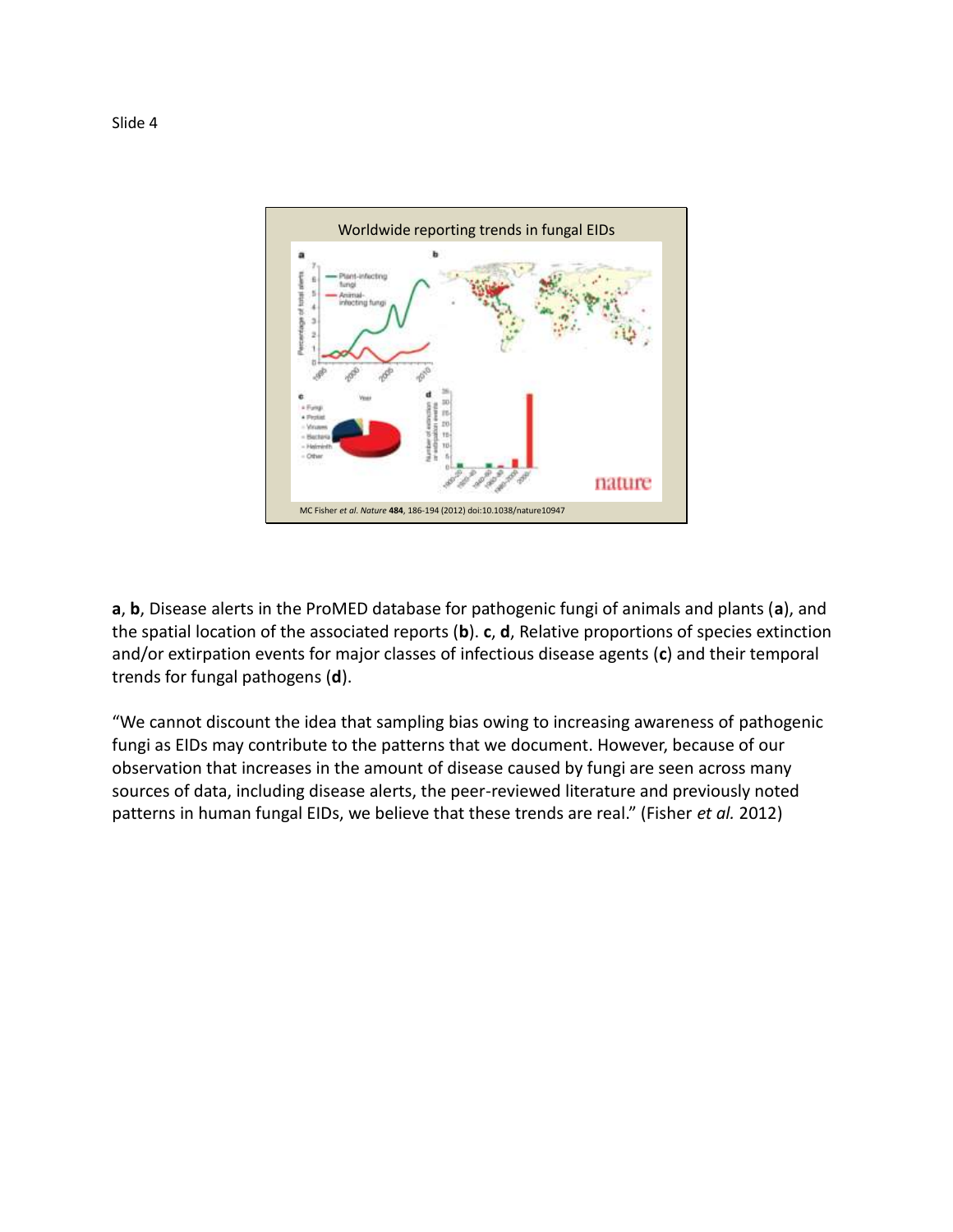

High virulence – nearing 100% mortality in naïve populations of frogs and bats infected with chytridiomycosis and white nose syndrome respectively. Evolutionary theory would predict that pathogens co-evolve with their hosts, rather than extirpate them and generally we do see this as pathogen transmission is typically density dependent and therefore pathogens fade out before the host is entirely lost. However, when a pathogen is introduced to a naïve host, the time to co-evolve and pathogen dynamics is not sufficient to prevent extinction. Fungi often have a high reproductive potential and in a large host population this effect can result in all individuals becoming infected before the population is driven to the low densities at which the pathogen can no longer spread (Fisher *et al.* 2012)

eg. Fire salamanders in Netherlands dropped to 4% of original population within 4 years following introduction of *Bsal*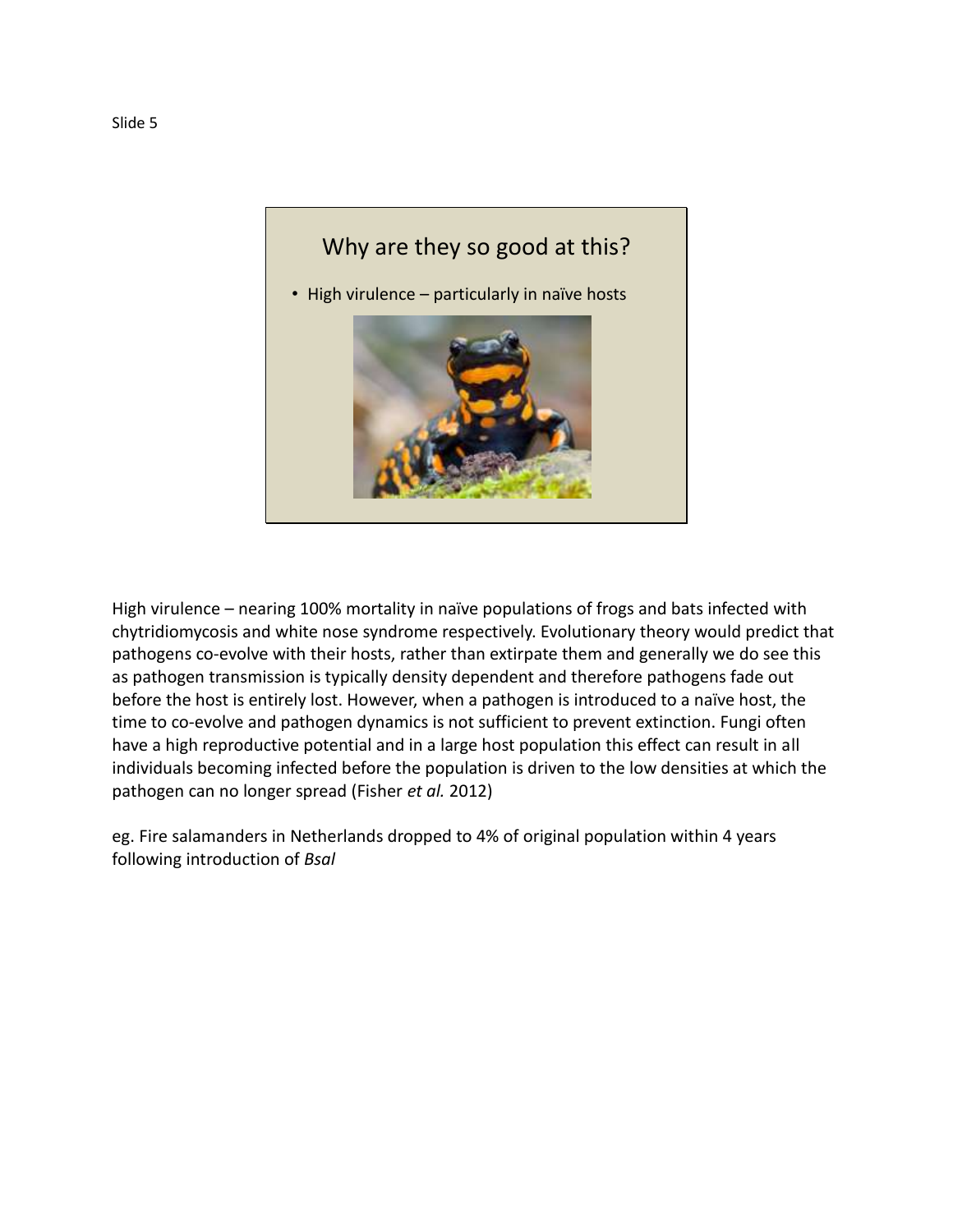

Fungi have remarkably resilient dispersal stages (a feature that they share with some sporeforming bacteria, such as *Bacillus anthracis*). The ability to survive independently outside of their host, as a free-living saprophyte or as durable spores in the environment, is probably the most important feature in driving the emergence of pathogenic fungi, owing to an increased risk of transporting the inocula to naive hosts (Fisher *et al.* 2012)

eg. White nose syndrome is believed to have been introduced to the US through transport of soil on cavers' boots.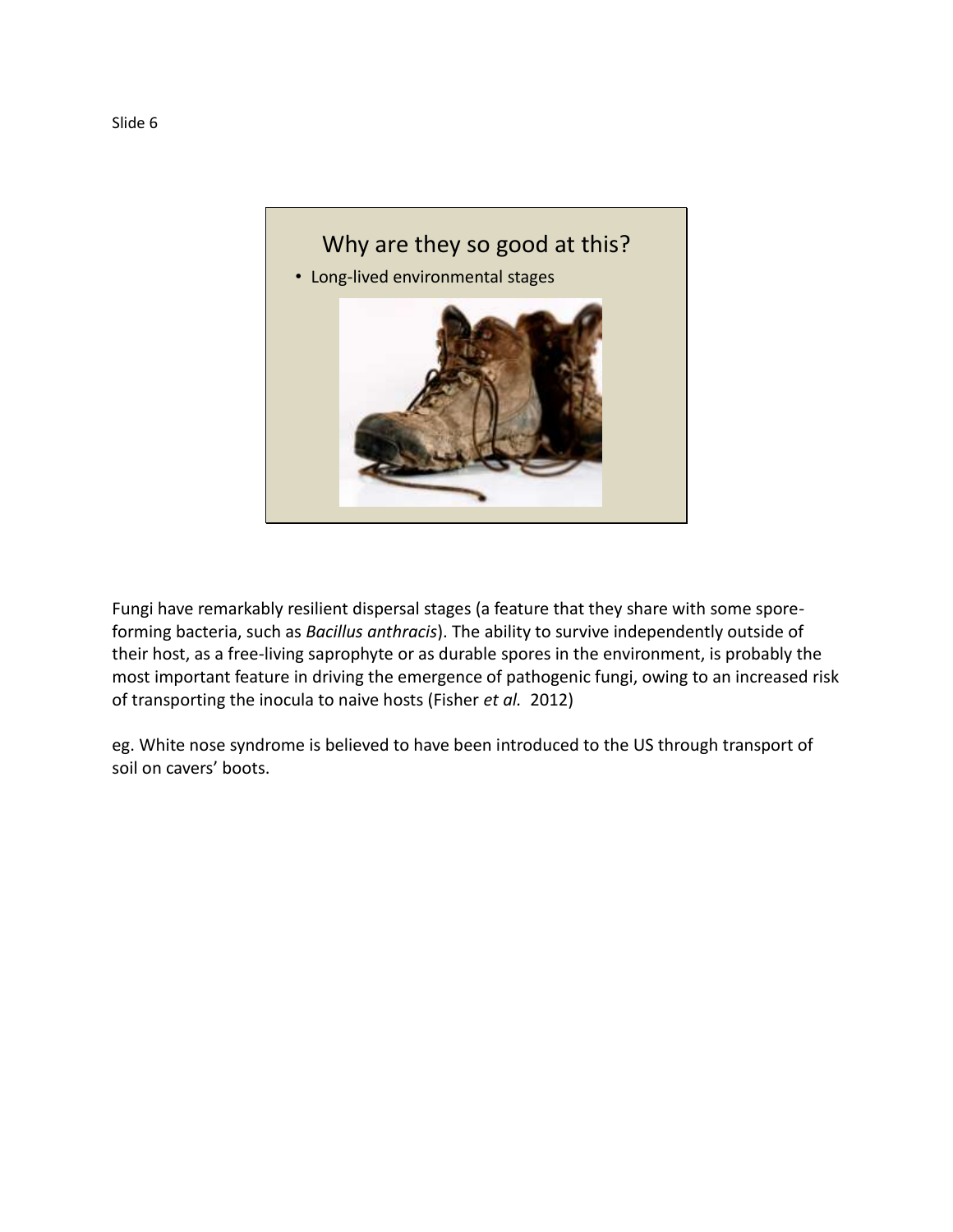

*Aspergillus sydowii* are terrestrial soil fungi which can be washed through freshwater drainage systems into the marine environment and subsequently infect corals.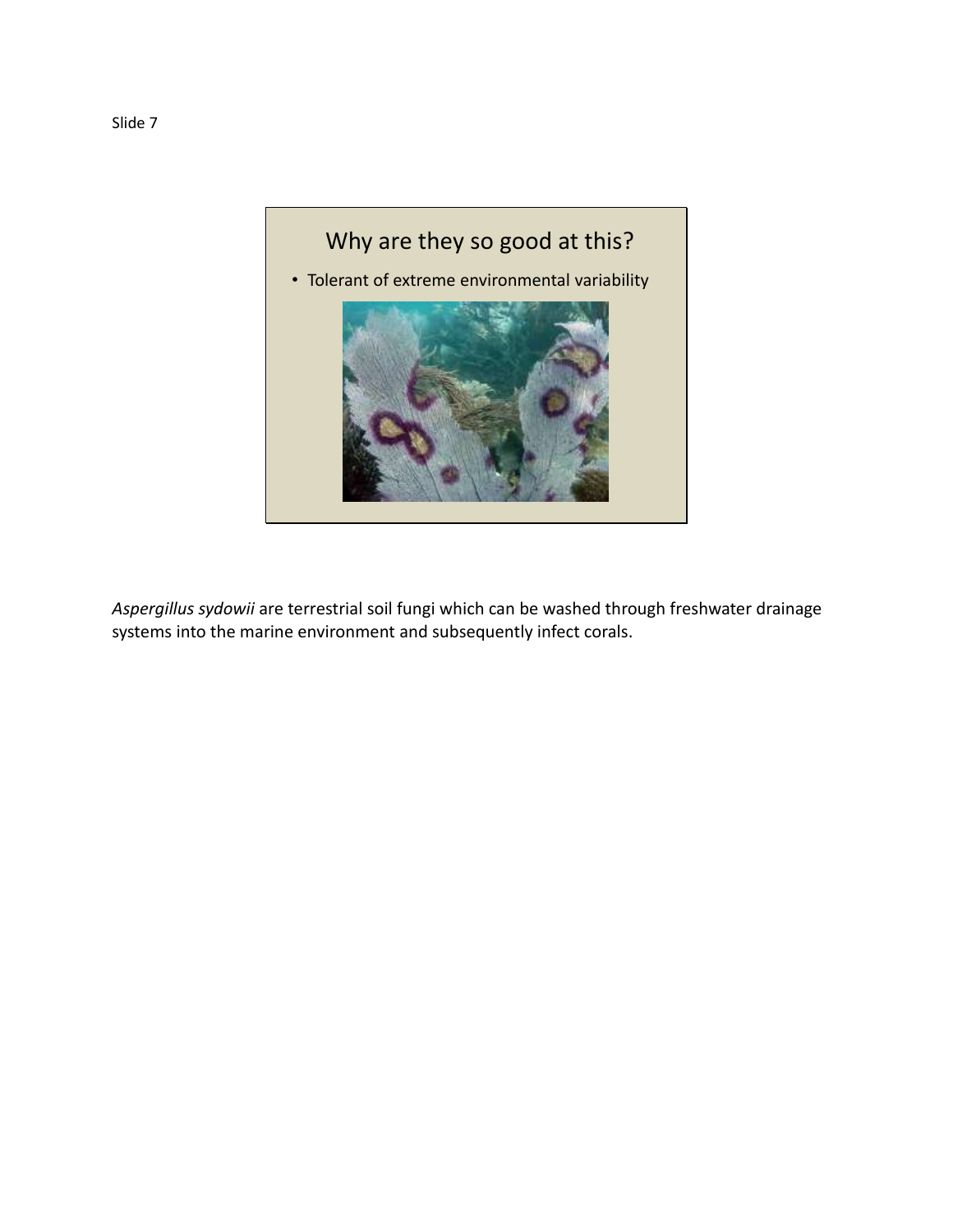

Fungi exhibit the broadest spectrum of host ranges for any group of pathogens (Fisher *et al*. 2012).

eg. *B. dendrobatidis* is known to have infected over 500 host species.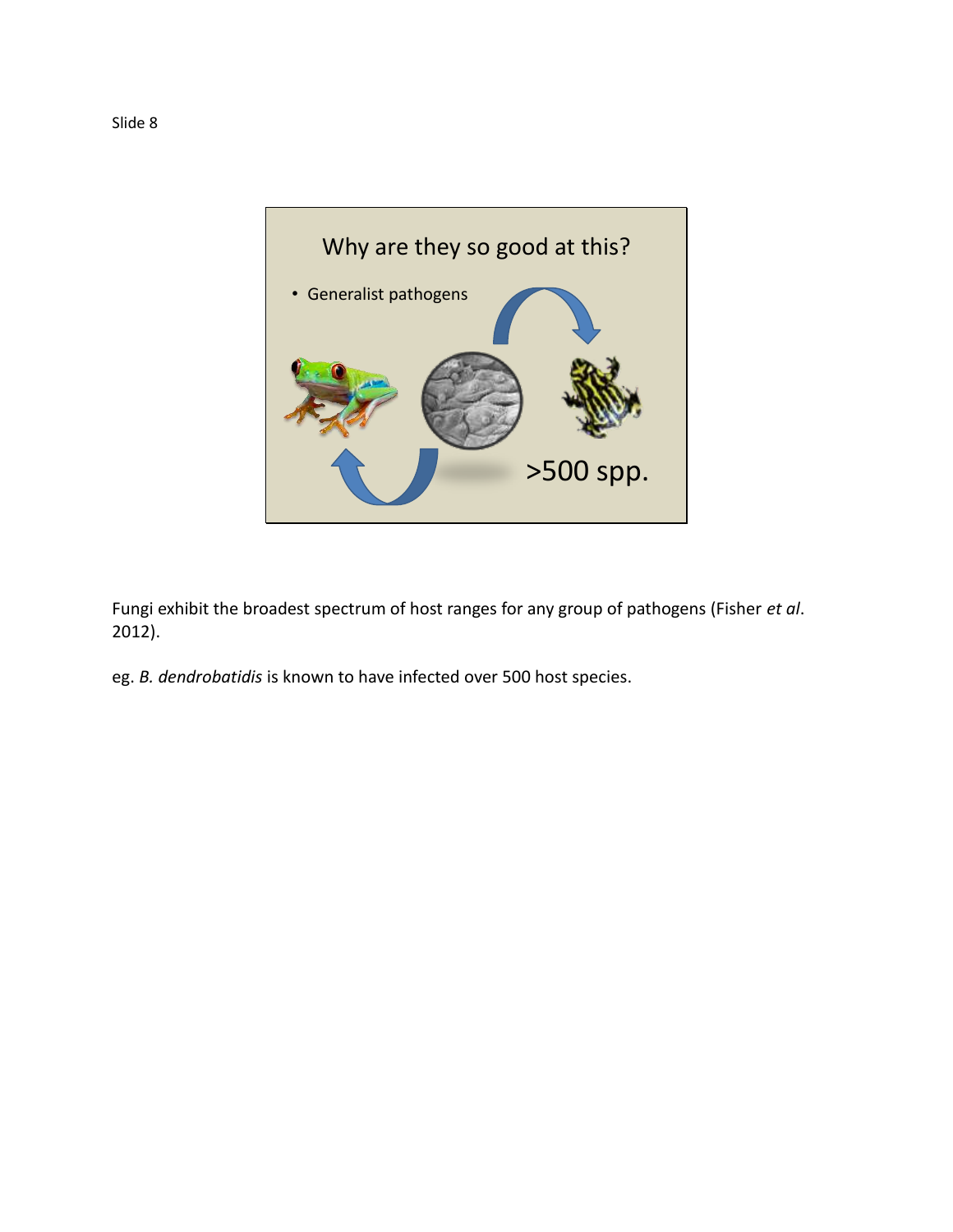

Fungal barriers to reproduction evolve more rapidly between lineages that are newly diverging than between geographically separated allopatric lineages. This process is termed reinforcement. What it means is that when humans facilitate the mixing of geographically separate fungi, they can undergo genetic exchange, resulting in rapid evolution (Fisher *et al.* 2012).

eg. *Cryptococcus gattii* outbreaks in northwestern North America.

Engelthaler *et al.* 2014. *Cryptococcus gattii* in North American Pacific Northwest: Wholepopulation genome analysis provides insights into species evolution and dispersal. mBio vol. 5 no. 4 e01464-14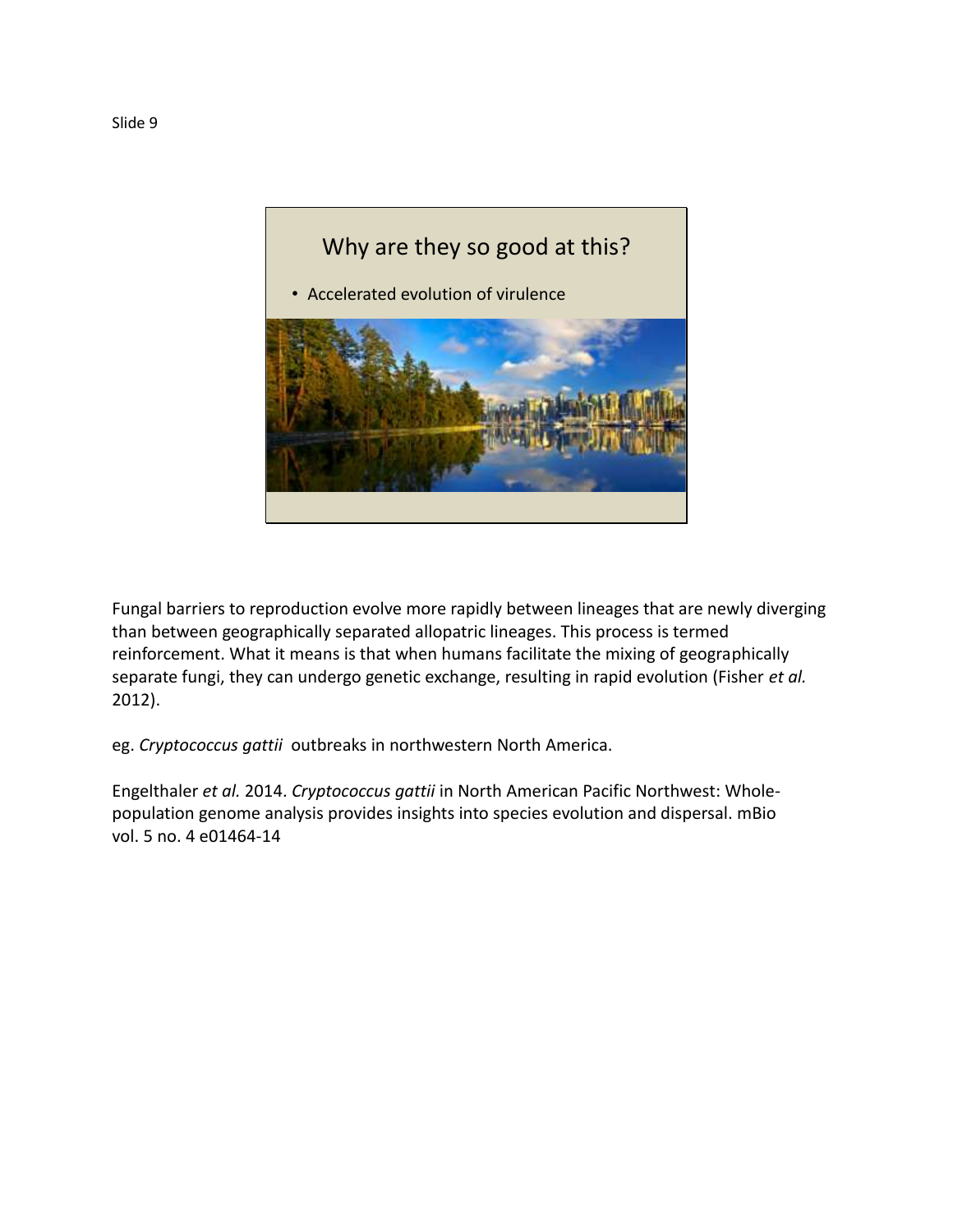

Modeling indicates that although fungi may currently be restricted in location by abiotic and biotic factors, the potential ranges of pathogenic fungi may be much larger than their realised range (Fisher *et al*. 2012).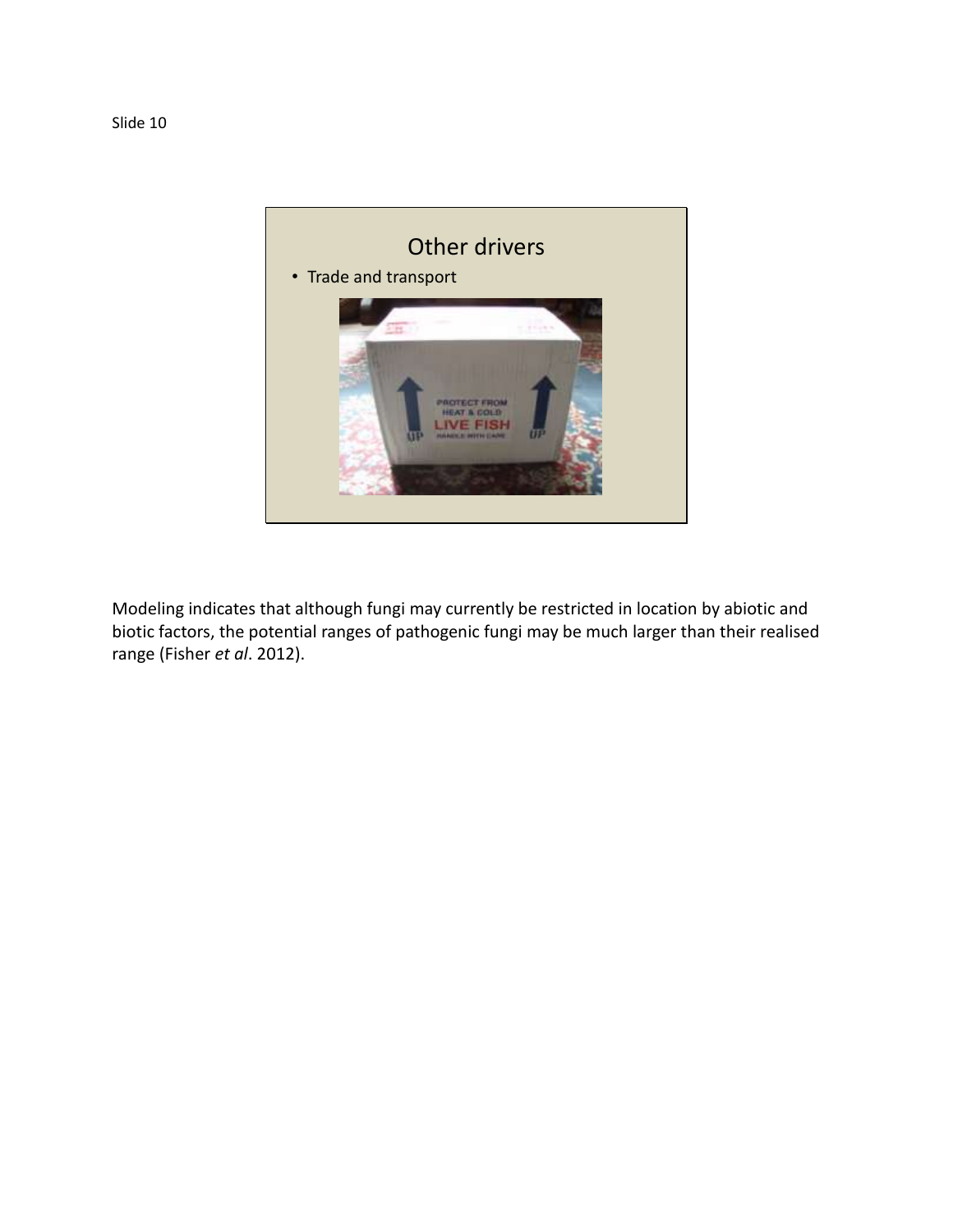

Climate change may be providing more opportunities for fungi to express greater virulence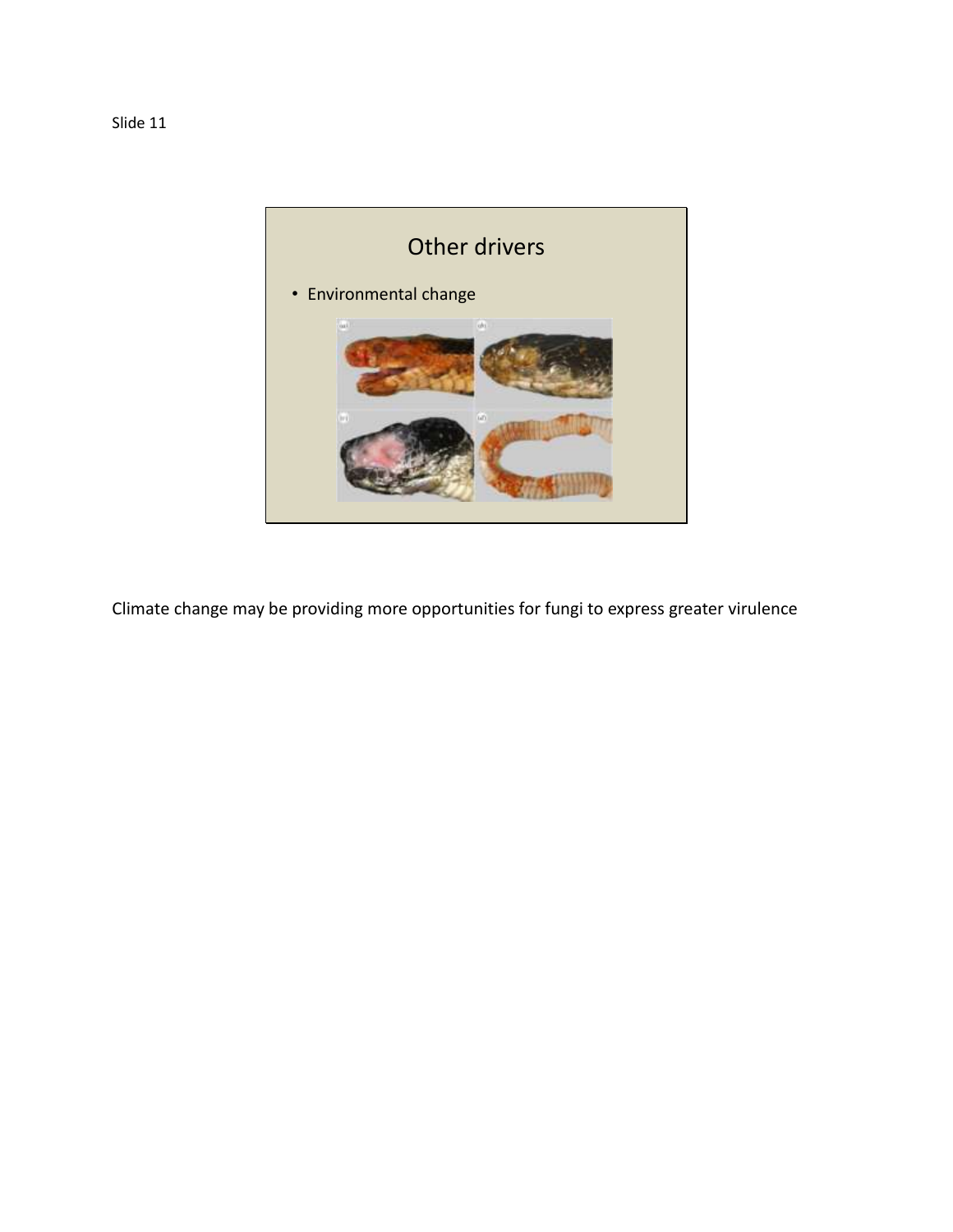Slide 12